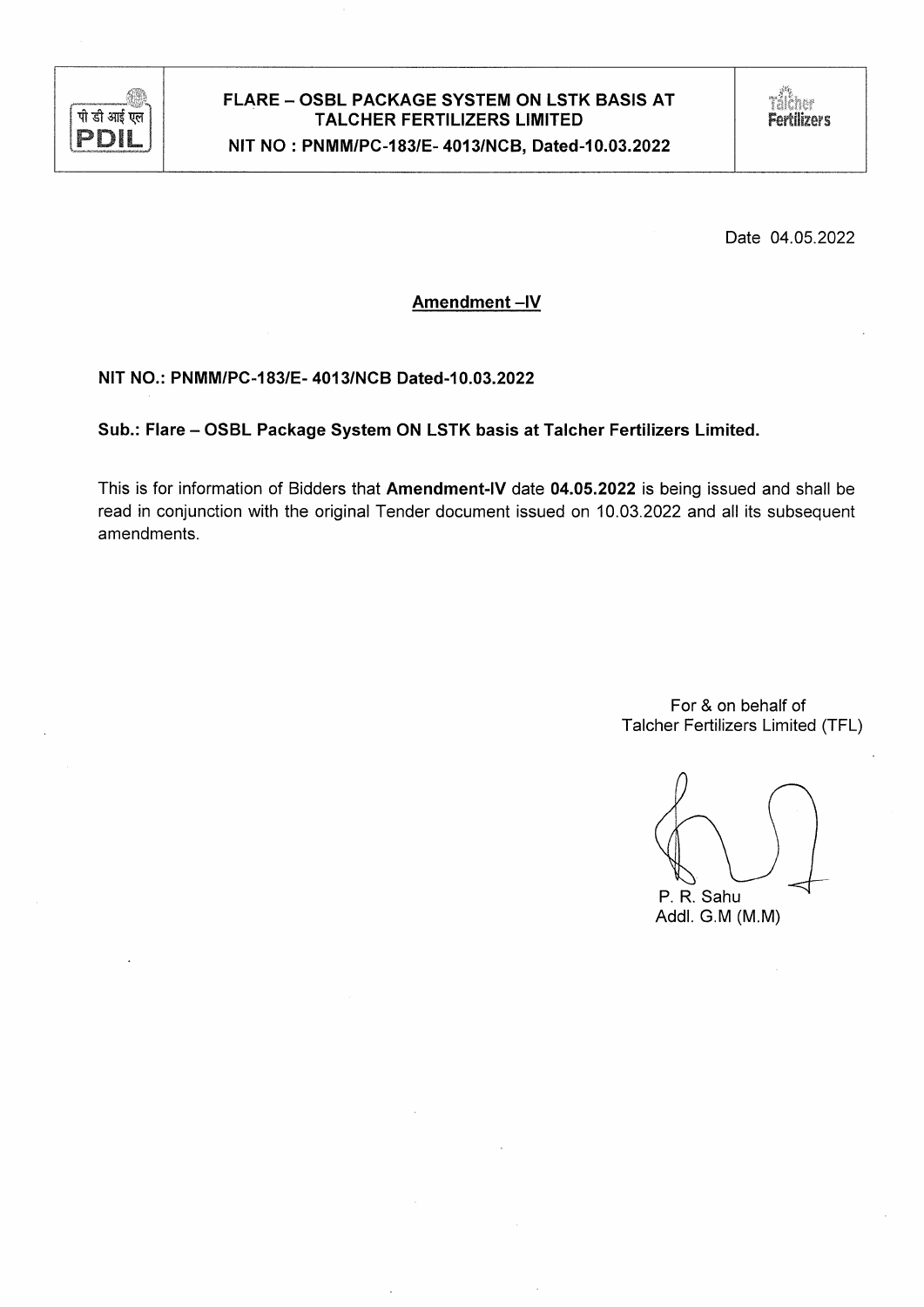

## **FLARE – OSBL PACKAGE SYSTEM ON LSTK BASIS AT TALCHER FERTILIZERS LIMITED NIT NO : PNMM/PC-183/E- 4013/NCB, Dated-10.03.2022**



# **AMENDMENT No.: -IV,Dated : 04.05.2022**

| SI.                                      | <b>Reference of Bidding Document</b>                        |          |           |                           |                                                     | <b>Amendment</b> |                                                                    |
|------------------------------------------|-------------------------------------------------------------|----------|-----------|---------------------------|-----------------------------------------------------|------------------|--------------------------------------------------------------------|
|                                          |                                                             |          |           |                           | <b>Existing Clause</b>                              | Type             | <b>Amended Clause</b>                                              |
| No.                                      | Part /                                                      | Page     | Clause no | Subject / Heading         |                                                     | M/D/A            |                                                                    |
|                                          | <b>Sec</b>                                                  | No.      |           |                           |                                                     |                  |                                                                    |
|                                          | SECTION-II_BID EVALUATION CRITERIA & EVALUATION METHODOLOGY |          |           |                           |                                                     |                  |                                                                    |
| $\mathbf{1}$                             | $S-II$                                                      | 111      | 1.0(B.1)  | <b>Financial Criteria</b> | The Annual Turnover of the bidder in any            | M                | The Annual Turnover of the bidder in any one of the last three     |
|                                          |                                                             |          |           |                           | one of the last three (03) preceding financial      |                  | (03) preceding financial years should be at least INR 992.14       |
|                                          |                                                             |          |           |                           | years should be at least INR 992.14 Lakh.           |                  | <b>Lakh. INR 826.78 Lakh</b>                                       |
| $\overline{2}$                           | $S-H$                                                       | 12       | 1.0(B.3)  | <b>Financial Criteria</b> | The Bidder should have minimum working              | M                | The Bidder should have minimum working capital equal to INR        |
|                                          |                                                             |          |           |                           | capital equal to INR 198.42 Lakhs as per            |                  | 198.42 Lakhs INR 165.35 Lakh as per last audited financial         |
|                                          |                                                             |          |           |                           | last audited financial year. However, if the        |                  | year. However, if the bidder's working capital is negative or      |
|                                          |                                                             |          |           |                           | bidder's working capital is negative or             |                  | inadequate, the bidder shall submit a letter from their Bank       |
|                                          |                                                             |          |           |                           | inadequate, the bidder shall submit a letter        |                  | having Net worth of the bank not less than Rs. 100.0 Crore (or     |
|                                          |                                                             |          |           |                           | from their Bank having Net worth of the             |                  | equivalent USD), confirming the availability of line of credit for |
|                                          |                                                             |          |           |                           | bank not less than Rs. 100.0 Crore (or              |                  | INR 198.42 Lakhs INR 165.35 Lakh. The line of credit from          |
|                                          |                                                             |          |           |                           | equivalent USD), confirming the availability        |                  | bank shall be submitted strictly as per prescribed format.         |
|                                          |                                                             |          |           |                           | of line of credit for <b>INR 198.42 Lakhs</b> . The |                  |                                                                    |
|                                          |                                                             |          |           |                           | line of credit from bank shall be submitted         |                  |                                                                    |
|                                          |                                                             |          |           |                           | strictly as per prescribed format.                  |                  |                                                                    |
| SECTION-V_SPECIAL CONDITIONS OF CONTRACT |                                                             |          |           |                           |                                                     |                  |                                                                    |
| 3                                        | $S-V$                                                       | 35 of 47 | 14.0      | <b>Terms of Payment</b>   | As per Clause 14.0 of SCC                           | M                | Revised Terms of Payment is attached as Annexure-1 with this       |
|                                          |                                                             |          |           |                           |                                                     |                  | amendment                                                          |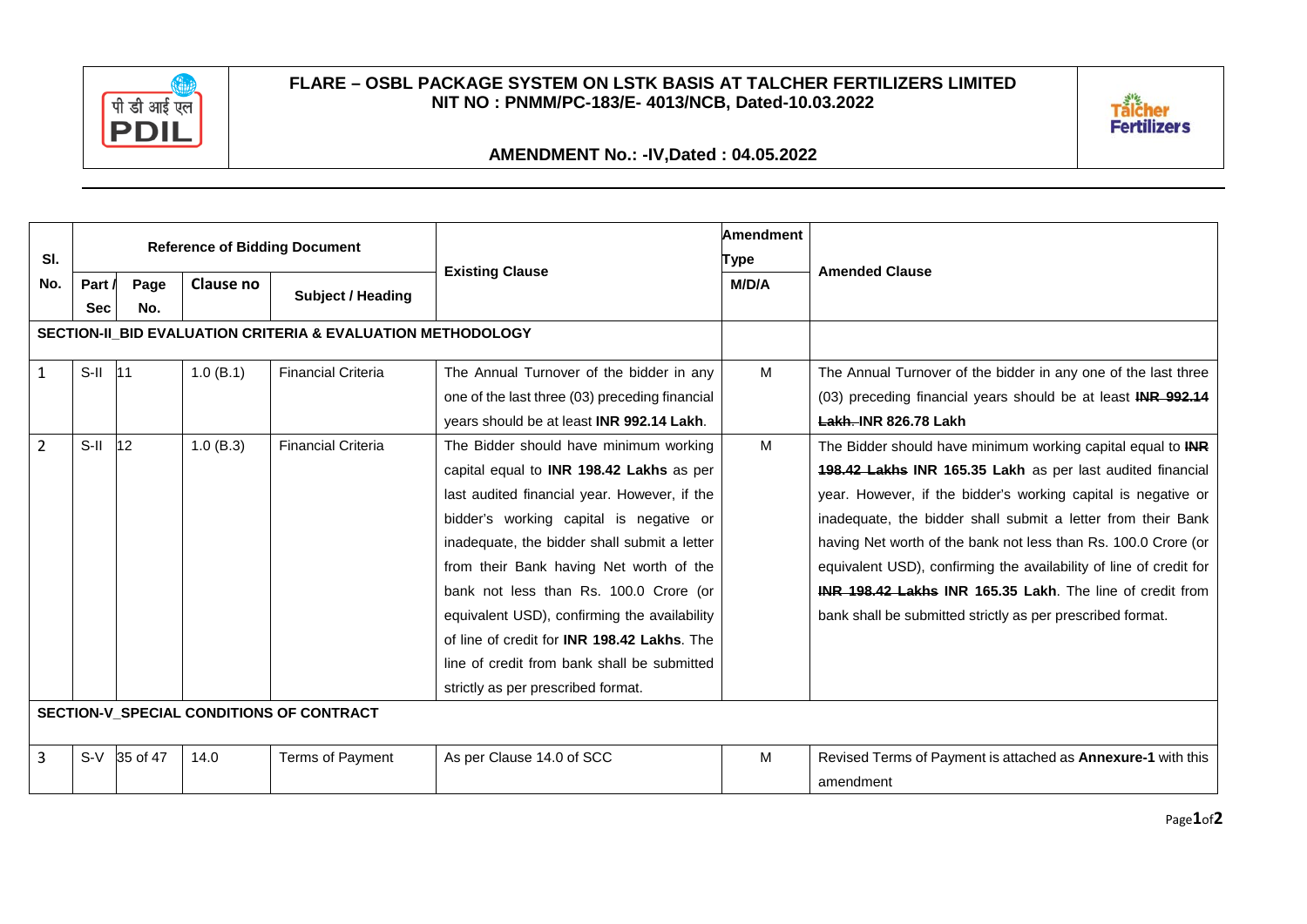

## **FLARE – OSBL PACKAGE SYSTEM ON LSTK BASIS AT TALCHER FERTILIZERS LIMITED NIT NO : PNMM/PC-183/E- 4013/NCB, Dated-10.03.2022**



# **AMENDMENT No.: -IV,Dated : 04.05.2022**

|                                                      |                                      |          |                  |                           | <b>Existing Clause</b>                        | Amendment |                                                                |
|------------------------------------------------------|--------------------------------------|----------|------------------|---------------------------|-----------------------------------------------|-----------|----------------------------------------------------------------|
| SI.                                                  | <b>Reference of Bidding Document</b> |          |                  |                           |                                               | Type      | <b>Amended Clause</b>                                          |
| No.                                                  | Part /                               | Page     | <b>Clause no</b> | Subject / Heading         |                                               | M/D/A     |                                                                |
|                                                      | <b>Sec</b>                           | No.      |                  |                           |                                               |           |                                                                |
|                                                      | $S-V$                                | 44 of 47 | 20.0             | <b>Completion Period</b>  | Completion Period for the entire package      | M         | Completion Period for the entire package shall be 15 (Fifteen) |
|                                                      |                                      |          |                  |                           | shall be 15 (Fifteen) months from the date of |           | 18 (Eighteen) months from the date of FOA                      |
|                                                      |                                      |          |                  |                           | <b>FOA</b>                                    |           |                                                                |
| SECTION-III_INSTRUCTION TO BIDDERS (FORMS & FORMATS) |                                      |          |                  |                           |                                               |           |                                                                |
|                                                      | $S-H$                                |          | $F-5$            | <b>AGREED TERMS &amp;</b> |                                               | M         | Revised Form F-5 AGREED TERMS & CONDITIONS is                  |
|                                                      |                                      |          |                  | <b>CONDITIONS</b>         |                                               |           | attached as <b>Annexure-2</b> with this amendment.             |

### **M: MODIFICATION, A: ADDITION, D: DELETION**

**Note: - The clauses in Amendment shall take precedence/superseded over all other pre bid replies against the respective clause.**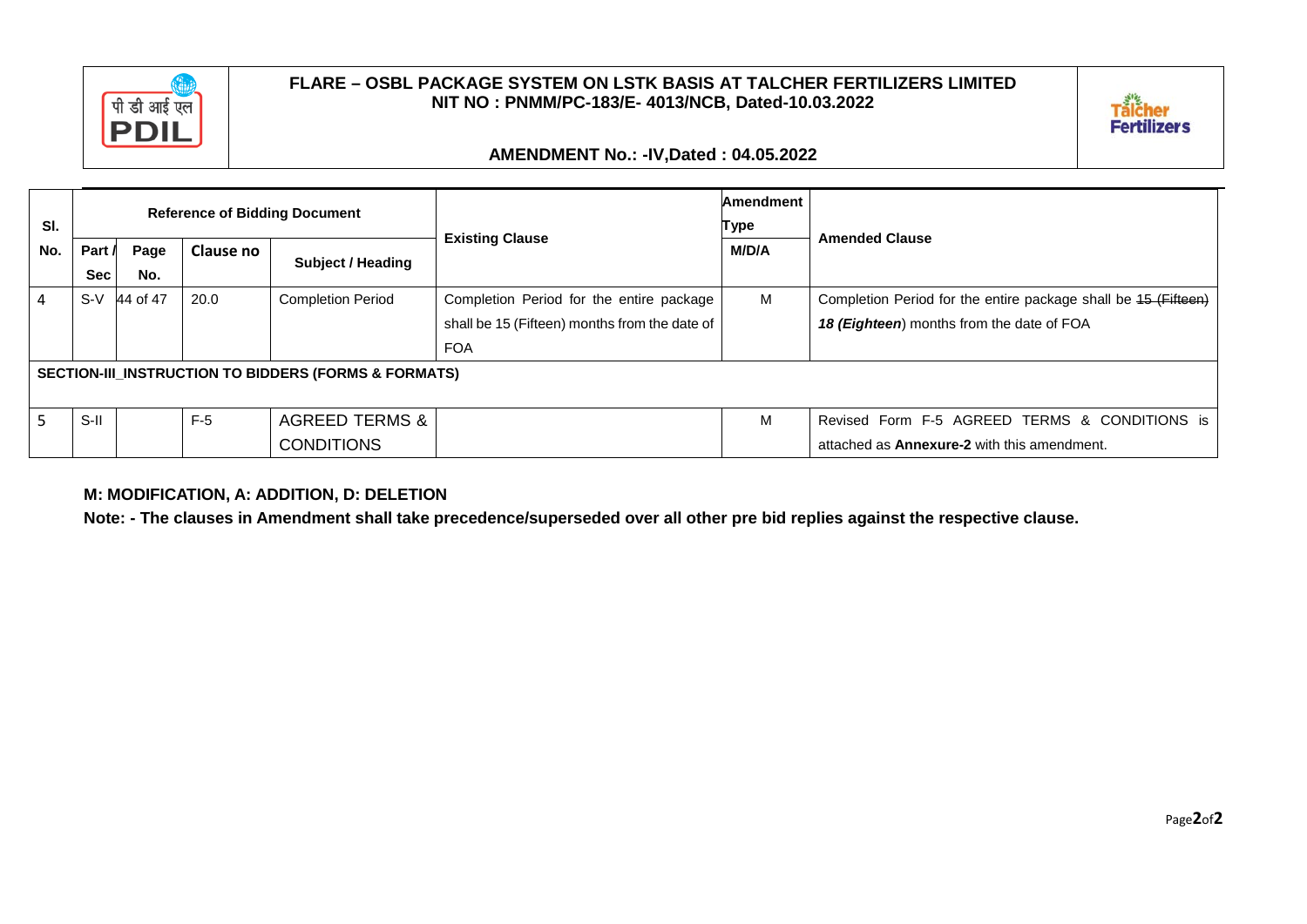## **Terms of Payment (Rev-1)**

#### **14.0 TERMS OF PAYMENT**

14.1 Payments shall be made by OWNER to the CONTRACTOR through RTGS / NEFT.

### 14.2 **MOBILISATION ADVANCE**

The CONTRACTOR shall be paid an interest bearing recoverable Mobilisation Advance on request, limited to maximum 10% (Ten percent) of the TOTAL CONTRACT PRICE (excluding GST) provided Bank Guarantee is submitted by the CONTRACTOR for 110% of advance (including GST).

The interest rate shall be at Marginal cost of fund based landing rate (MCLR) for Six Month charged by SBI (applicable on the date of disbursement of Moblisation Advance) plus 2.0% per annum on reducing balance basis.

The interest bearing Mobilization Advance shall be paid in two installments. The first installment of advance shall be maximum 50% of the Mobilisation Advance. Further the disbursal of second installment of balance amount can be made at the end of 3 months from the first installment subject to utilization certificate of first installment but not earlier than 3 months from the date of disbursal of first installment.

Mobilization Advance shall be paid subject to fulfillment of the following conditions:

- a) Unconditional Acceptance of Fax of Acceptance (FOA) by CONTRACTOR.
- b) Submission of Bank Guarantee(s) for 110% value of the said advance(s) including GST, valid for 18 months from date of FOA, as per format F-17. The CONTRACTOR shall, at the request of the OWNER, suitably extend the validity of the Bank Guarantee (s) for such period or periods as may be required *to* fully recover the amount of the Advance Payment not recovered before the expiry of the validity of such Bank Guarantee, failing which, without prejudice to any other right or remedy available to the OWNER, the OWNER shall be entitled to encash the Bank Guarantee (s)."
- c) Submission of Bank Guarantee(s) by way of Contract Performance Security as stipulated in Clause 8.0 of the GENERAL CONDITIONS OF CONTRACT. The CONTRACTOR shall at the request of the OWNER extend the validity of the Bank Guarantee(s) for such further period or periods as may be required failing which, without prejudice to any other right or remedy available to the OWNER, the OWNER shall be entitled to encash the Bank Guarantee(s).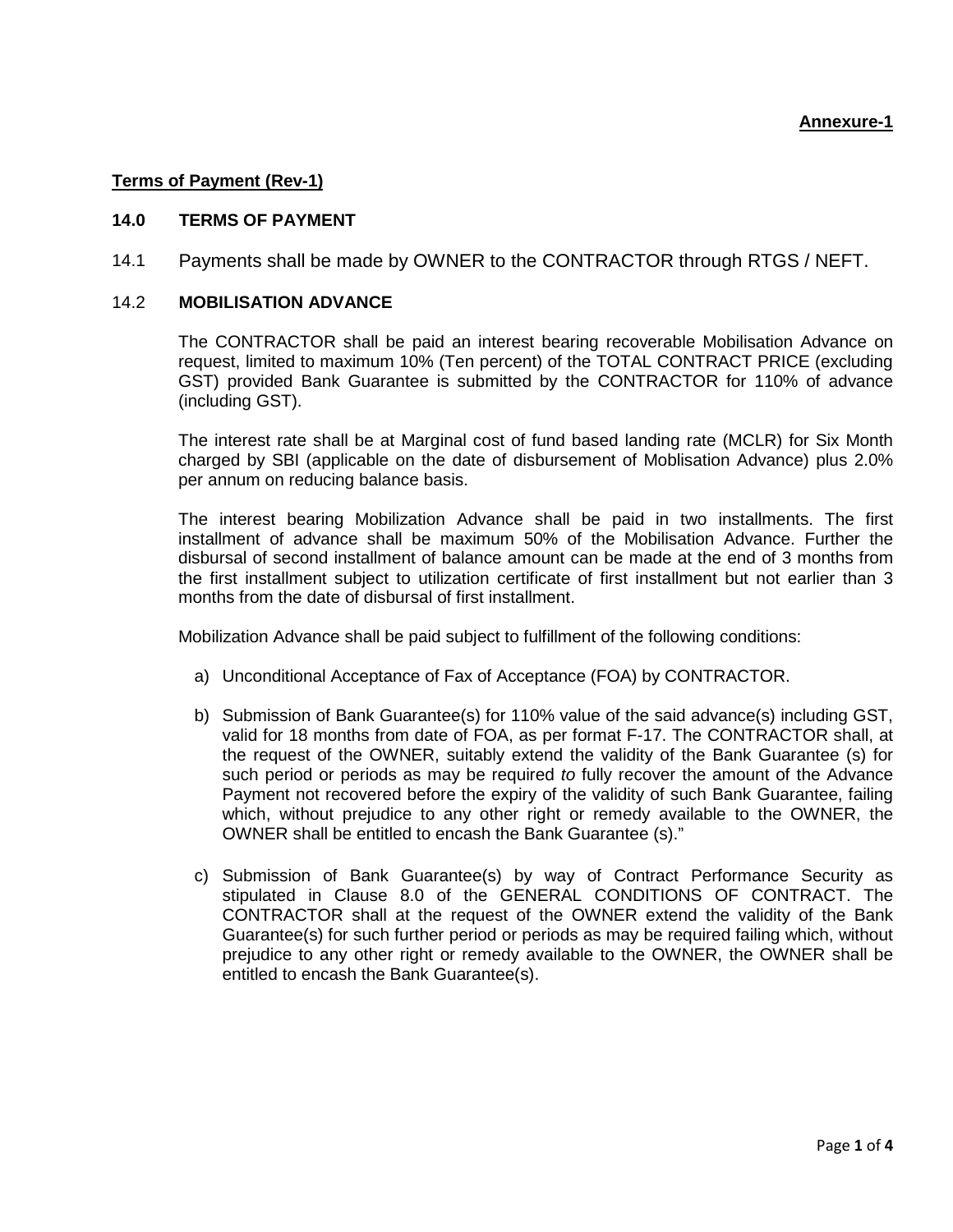#### **Notes:**

- 1. The CONTRACT PRICE for the purpose of cum Contract Performance Security would be derived on date of CONTRACT and would not be revised except in case scope of work is altered.
- 2. The advance paid to the CONTRACTOR shall be used only for execution of this CONTRACT and the CONTRACTOR shall satisfy the OWNER in this regard whenever required. If it is found that the said advance has been utilised by the CONTRACTOR in whole or part for any other purpose, the OWNER may at its discretion forthwith recall the entire advance and without prejudice to any other right or remedy available to the OWNER, recover the same by recourse to any Bank Guarantee(s).
- 3. Mobilization Advance (principal plus interest) shall be recovered from the Running Account Bills and shall be fully extinguished within 12 months from the date of disbursement of first instalment of advance. The percentage deduction from each RA bill shall be arrived at based on the total cumulative payment for 12 months as per billing schedule [for example, if advance amount to be recovered (principal + interest) is Rs 48 Crore and the cumulative amount to be invoiced for first 12 months is 300 Crore as per billing schedule, then percentage deduction from each RA bill shall be made @16% (48/300 x 100)] or

**Note 1:** incase if the certified bills received are not sufficient enough to recover the said amount in 12 months, then 8.33% per month would be recovered from the said bill.

*Note 2*: Further incase the certified RA bill is not sufficient to recover the Mobilisation advance due on that particular month, then the unadjusted balance will be recovered in the subsequent certified RA bill.

- 4. Bank Guarantee furnished by the Contractor towards mobilization advance may be reduced quarterly subject to adjustment made from Contractors running bill. The BG against Mobilization advance shall be returned immediately after full recovery of advance.
- 5. In case of termination of CONTRACT due to default by CONTRACTOR, advance Bank Guarantee shall be encashed and unadjusted advance payment recovery will become interest bearing (the interest rate shall be simple interest of Six Month MCLR + 5.25%) calculated from the date of disbursement of first installment of advance.
- 14.3 Subject to the other provisions of the Contract documents, payments shall be made as follows:

### 14.3.1 **Mobilization Advance :**

Interest bearing Mobilization advance limited to 10% of Contract value shall be given, if asked by the Bidder, as indicated above.

Successful Bidder to indicate their requirement as to the quantum of first installment of Mobilization Advance (not more than 5% of the contract price) and the second installment of Mobilization Advance such that first installment and the second installment add up to 10% of the CONTRACT PRICE.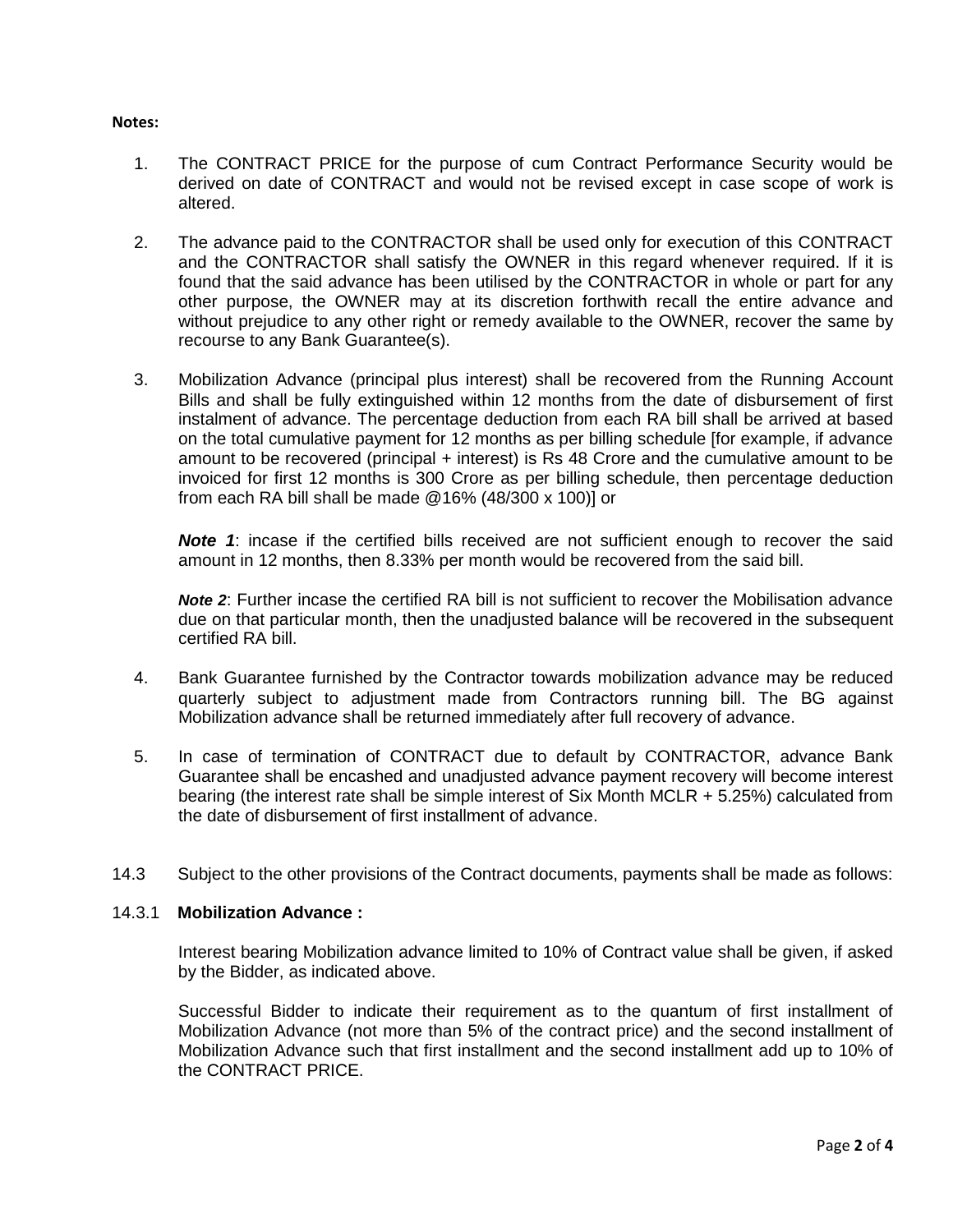## **14.3.2 A FOR SUPPLIES INCLUDING SPARES, LUBRICANTS ETC**:

i. Deleted

### ii. **AGAINST PROOF OF SHIPMENT / DESPATCH OF MATERIALS:**

45% (Forty five percent) on pro-rata basis as indicated in the approved Billing schedule (refer clause 15.0 below). Stage payment against "Proof of despatch of Materials" shall be released on submission of the following documents:

- a) Signed Invoice(s)
- b) Delivery Challan
- c) Packing list.
- d) Manufacturer's certificate of inspection for shipment duly approved by the CONTRACTOR in one original and one photocopy
- e) Third Party Inspection Release Note clearly indicating that material has been inspected and accepted as per QAP approved by OWNER/PMC, or waiver certificate issued by OWNER/PMC.
- f) Railway Receipt/LR
- g) Certificate of Insurance Policy
- h) Guarantee certificate (wherever applicable)
- i) Operation & Maintenance manual (wherever applicable)

## iii. **AGAINST RECEIPT OF MATERIAL AT SITE** :

40% (Forty Percent) on pro-rata basis as indicated in the approved Billing schedule on submission of:

- a) Signed Invoices.
- b) Photocopy of Third Party Inspection certificate as per QAP approved by OWNER along with Test Certificate.
- c) Entry gate pass duly endorsed by OWNER"s security for verification of physical entry of material to SITE.
- d) Incoming material Inspection Report signed by PMC & OWNER.
- iv. 5% (Five percent) as indicated in the approved Billing schedule on issue of MECHANICAL COMPLETION Certificate against CONTRACTOR"s certified running Accounts Bill(s).
- v. 8% (Eight percent) as indicated in the approved Billing schedule on successful COMMISSIONING and on issue of PRELIMINARY ACCEPTANCE CERTIFICATE against the CONTRACTOR"s certified Running Account Bills.
- vi. 2% (Two percent) as indicated in the approved Billing schedule on completion of balance jobs, if any, against the CONTRACTOR"s Certified Final Bill.

### **14.3.3 FOR SERVICES (including transportation, insurance, installation Erection & Commissioning)**

i. 85% (Eighty Five Percent) of the Services Price component shall be paid on pro-rata basis against progress of Service duly certified by the Owner for the quantum of work completed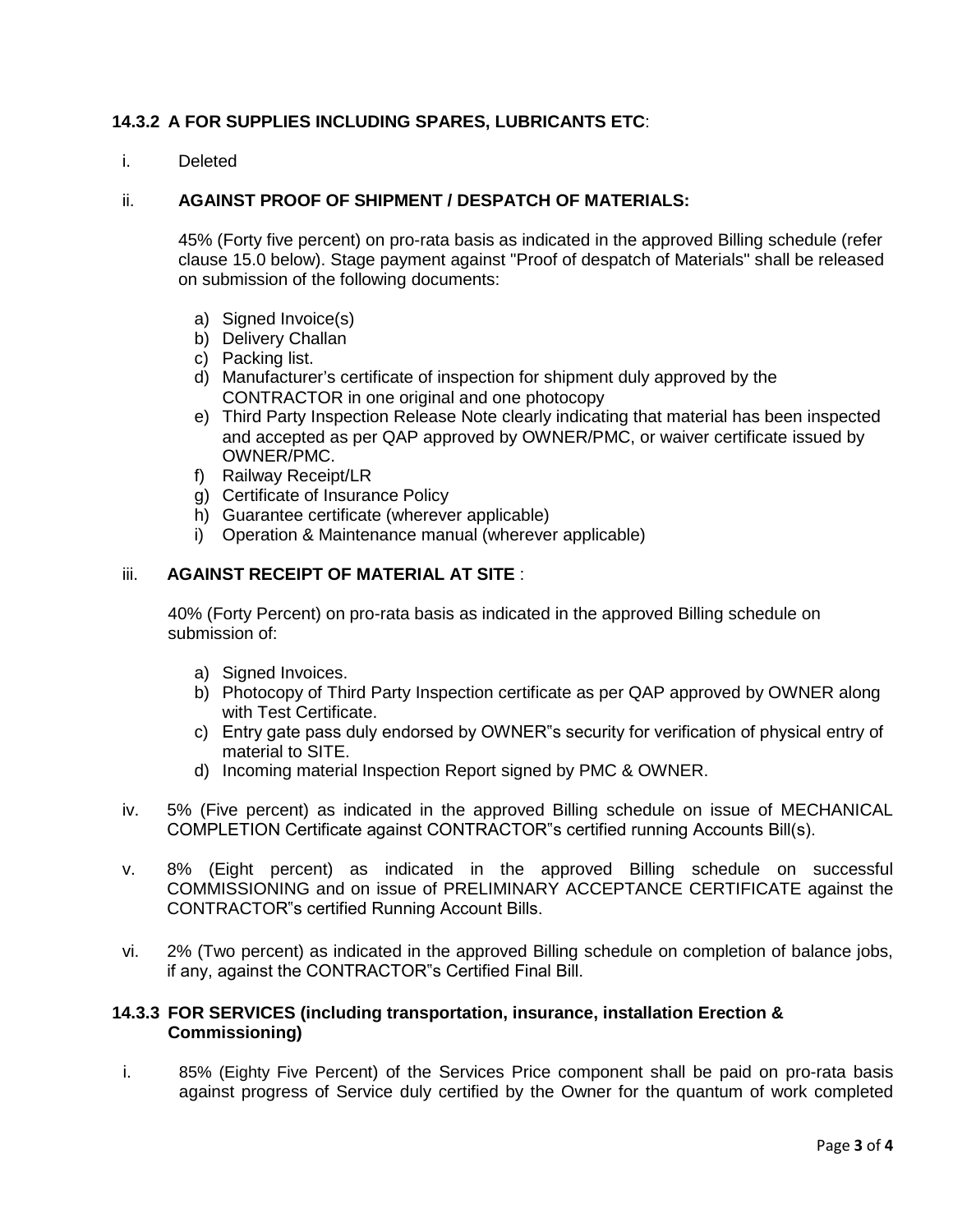and field quality billed as per the approved Billing Schedule/monthly progress report, after adjustment of mobilization advance, if any.

- ii. 5% (five percent) on issue of MECHANICAL COMPLETION Certificate against CONTRACTOR"s certified running Accounts Bill(s).
- iii. 8% (Eight percent) as indicated in the approved Billing schedule on successful COMMISSIONING and on issue of PRELIMINARY ACCEPTANCE CERTIFICATE against the CONTRACTOR"s certified Running Account Bills.
- iv. 2% (Two percent) on completion of balance jobs, if any, against the CONTRACTOR"s Certified Final Bill.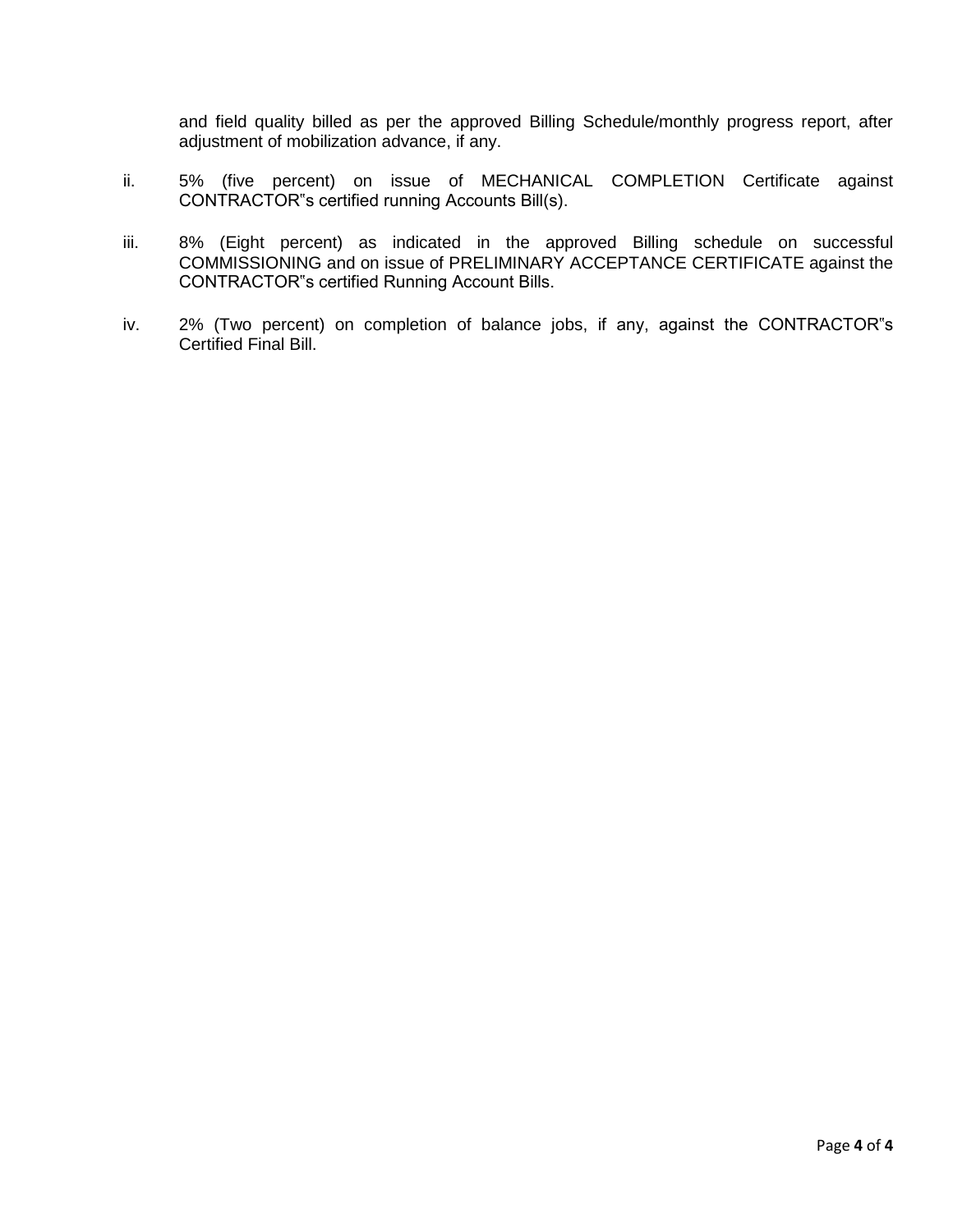# **F-5, Rev-1**

# **AGREED TERMS & CONDITIONS**

### To, **M/s TALCHER FERTILIZERS LIMITED**

SUB: TENDER NO:

This Questionnaire duly filled in, signed & stamped must form part of Bidder's Bid and should be returned along with Un-priced Bid. Clauses confirmed hereunder need not be repeated in the Bid.

| SI.              | <b>DESCRIPTION</b>                                                                                                                                                          | <b>BIDDER'S</b><br><b>CONFIRMATION</b> |
|------------------|-----------------------------------------------------------------------------------------------------------------------------------------------------------------------------|----------------------------------------|
| 1 <sub>1</sub>   | Bidder's name, Vendor Code of TFL (If any) and address                                                                                                                      | <b>Bidder's Name:</b>                  |
|                  |                                                                                                                                                                             | <b>TFL's Vendor Code:</b>              |
|                  |                                                                                                                                                                             | Address:                               |
| 2.               | Bidder confirms the currency of quoted prices is in Indian Rupees                                                                                                           |                                        |
| $\overline{3}$ . | Bidder confirms quoted prices will remain firm and fixed till                                                                                                               |                                        |
|                  | complete execution of the order (except where price<br>escalation/variation is allowed in the Tender).                                                                      |                                        |
| 4.               | Bidder confirms that they have quoted GST (CGST & SGST/<br><b>UTGST or IGST)</b> in Price Schedule / Schedule of Rates (SOR) of                                             | Confirmed                              |
|                  | Price bid.                                                                                                                                                                  |                                        |
| 4.1              | Whether in the instant tender services/works are covered in<br>reverse charge rule of GST (CGST & SGST/UTGST or IGST)                                                       |                                        |
|                  | If yes, Bidder confirms that they have quoted rate of applicable<br>GST (CGST & SGST/ UTGST or IGST) in Price Schedule /<br>Schedule of Rates of Price Bid                  |                                        |
| 4.2              | Indicate Harmonized System of Nomenclature (HSN)/Service<br>Accounting Codes (SAC).                                                                                         | HSN/SAC<br>Code<br>(as<br>applicable): |
|                  |                                                                                                                                                                             |                                        |
| 4.3              | Bidder hereby confirms that the quoted prices are in<br>compliance with the Section 171 of CGST Act/ SGST Act as<br>mentioned as clause no. 13.10 of ITB (Anti-profiteering |                                        |
|                  | clause).                                                                                                                                                                    |                                        |
| 4.4              | Whether bidder is liable to raise E-Invoice as per<br>a.<br>GST Act.                                                                                                        | $a.$ and $a.$                          |
|                  | If yes, bidder will raise E-Invoice and confirm<br>b.<br>compliance to provision of tender in this regard.                                                                  | $\mathbf b$ .                          |
| 4.5              | Whether bidder is liable to raise E-Invoice as per GST Act.                                                                                                                 |                                        |
|                  |                                                                                                                                                                             |                                        |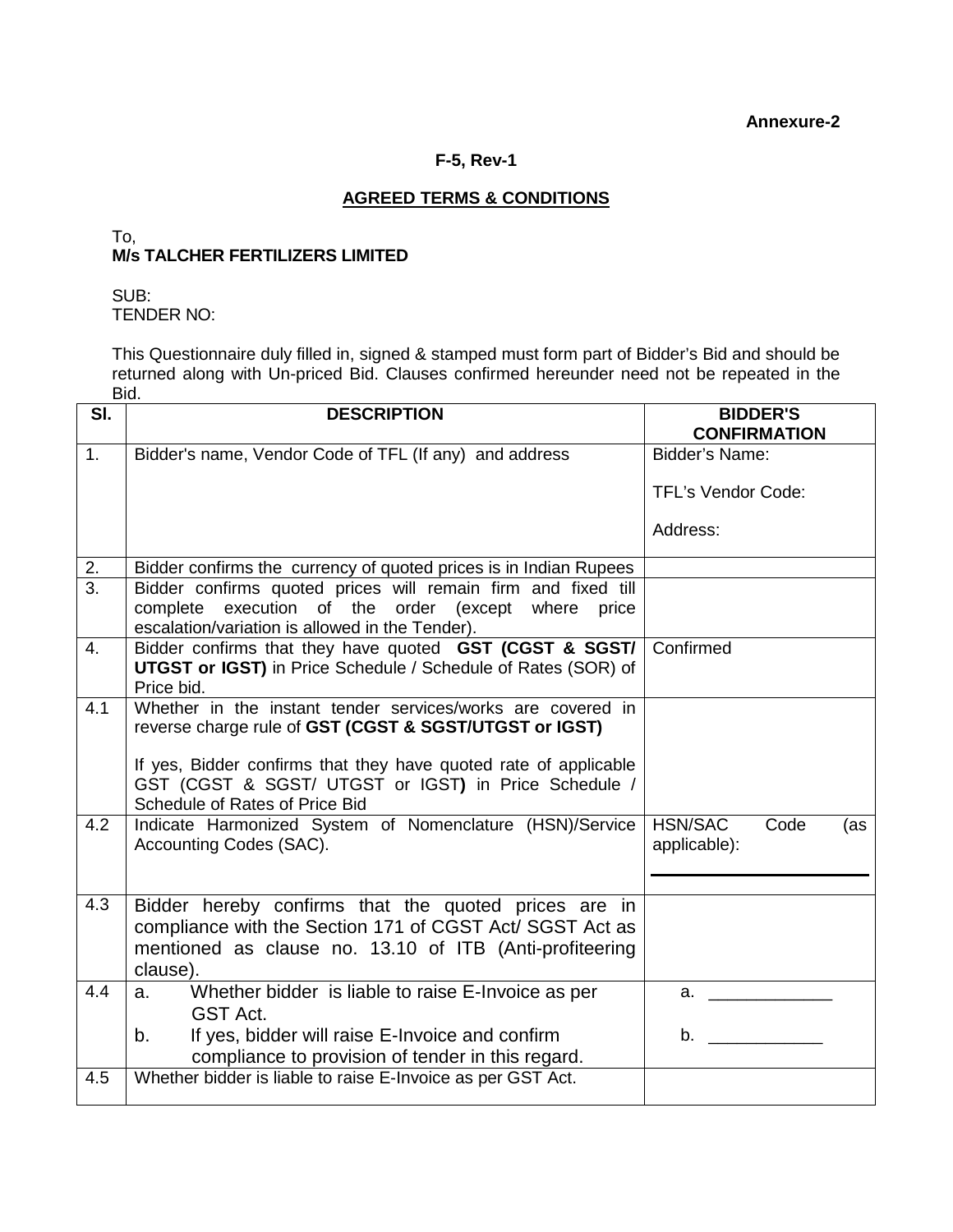| $\overline{\mathsf{SI}}$ . | <b>DESCRIPTION</b>                                                                                                                                                                                                                                                                                                                                                                                                                                                                                                                                                 | <b>BIDDER'S</b><br><b>CONFIRMATION</b> |
|----------------------------|--------------------------------------------------------------------------------------------------------------------------------------------------------------------------------------------------------------------------------------------------------------------------------------------------------------------------------------------------------------------------------------------------------------------------------------------------------------------------------------------------------------------------------------------------------------------|----------------------------------------|
|                            | If yes, bidder will raise E-Invoice and confirm compliance to<br>provision of tender in this regard.                                                                                                                                                                                                                                                                                                                                                                                                                                                               |                                        |
| 5.                         | Bidder confirms acceptance of relevant Terms of Payment<br>specified in the Bid Document.                                                                                                                                                                                                                                                                                                                                                                                                                                                                          |                                        |
| 5.1                        | Bidder to confirm whether 10% mobilization advance as per<br><b>Bid Document is required.</b>                                                                                                                                                                                                                                                                                                                                                                                                                                                                      | <b>YES/NO</b>                          |
| 6.                         | Bidder confirms that Contract Performance Security will be<br>furnished as per Bid Document within 30 days of FOA in case of<br>successful bidder                                                                                                                                                                                                                                                                                                                                                                                                                  |                                        |
| 7.                         | Bidder confirms that Contract Performance Security shall be from<br>any Indian scheduled bank or a branch of an International bank<br>situated in India and registered with Reserve bank of India as<br>scheduled foreign bank. However, in case of bank guarantees<br>from banks other than the Nationalised Indian banks, the bank<br>must be a commercial bank having net worth in excess of Rs 100<br>crores and a declaration to this effect shall be made by such<br>commercial bank either in the Bank Guarantee itself or separately<br>on its letterhead. |                                        |
| 8.                         | Bidder confirms compliance to Completion Schedule as specified<br>in Bid document & subsequent Amendment(s) and the same<br>shall be reckoned from the date of Fax of Acceptance.                                                                                                                                                                                                                                                                                                                                                                                  |                                        |
| 9.                         | (i) Bidder confirms acceptance of Mutually Agreed Damages for<br>delay in completion schedule specified in Bid document.<br>(ii) In case of delay, the bills/invoices shall be submitted after<br>reducing the price reduction due to delay (refer MAD Clause).                                                                                                                                                                                                                                                                                                    |                                        |
| 10.                        | a) Bidder confirms acceptance of all terms and conditions of Bid<br>Document (all sections).<br>b) Bidder confirms that printed terms and conditions of bidder<br>are not applicable.                                                                                                                                                                                                                                                                                                                                                                              |                                        |
| 11.                        | Bidder confirms that their offer is valid for period specified in BDS<br>from Final/Extended due date of opening of Techno-commercial<br>Bids.                                                                                                                                                                                                                                                                                                                                                                                                                     |                                        |
| 12.                        | Bidder have furnished EMD / Bid security Declaration (as<br>applicable)                                                                                                                                                                                                                                                                                                                                                                                                                                                                                            |                                        |
| 13.                        | As per requirement of tender, bidder (having status as Pvt. Ltd. or<br>Limited company) must upload bid duly digitally signed on e-portal<br>through class-3B digital signature (DS). In case, class of DS or<br>name of employee or name of employer is not visible in the<br>digitally signed documents, the bid digitally signed as submitted<br>by the person shall be binding on the bidder.                                                                                                                                                                  |                                        |
| 14.                        | <b>Bidder confirms that</b><br>none of Directors (in Board of Director) of bidder is a<br>(i)<br>relative of any Director (in Board of Director) of TFL or<br>the bidder is not a firm in which any Director (in Board of<br>(ii)<br>Director) of TFL or their relative is a partner.                                                                                                                                                                                                                                                                              | Confirmed<br><b>Not</b><br>confirmed   |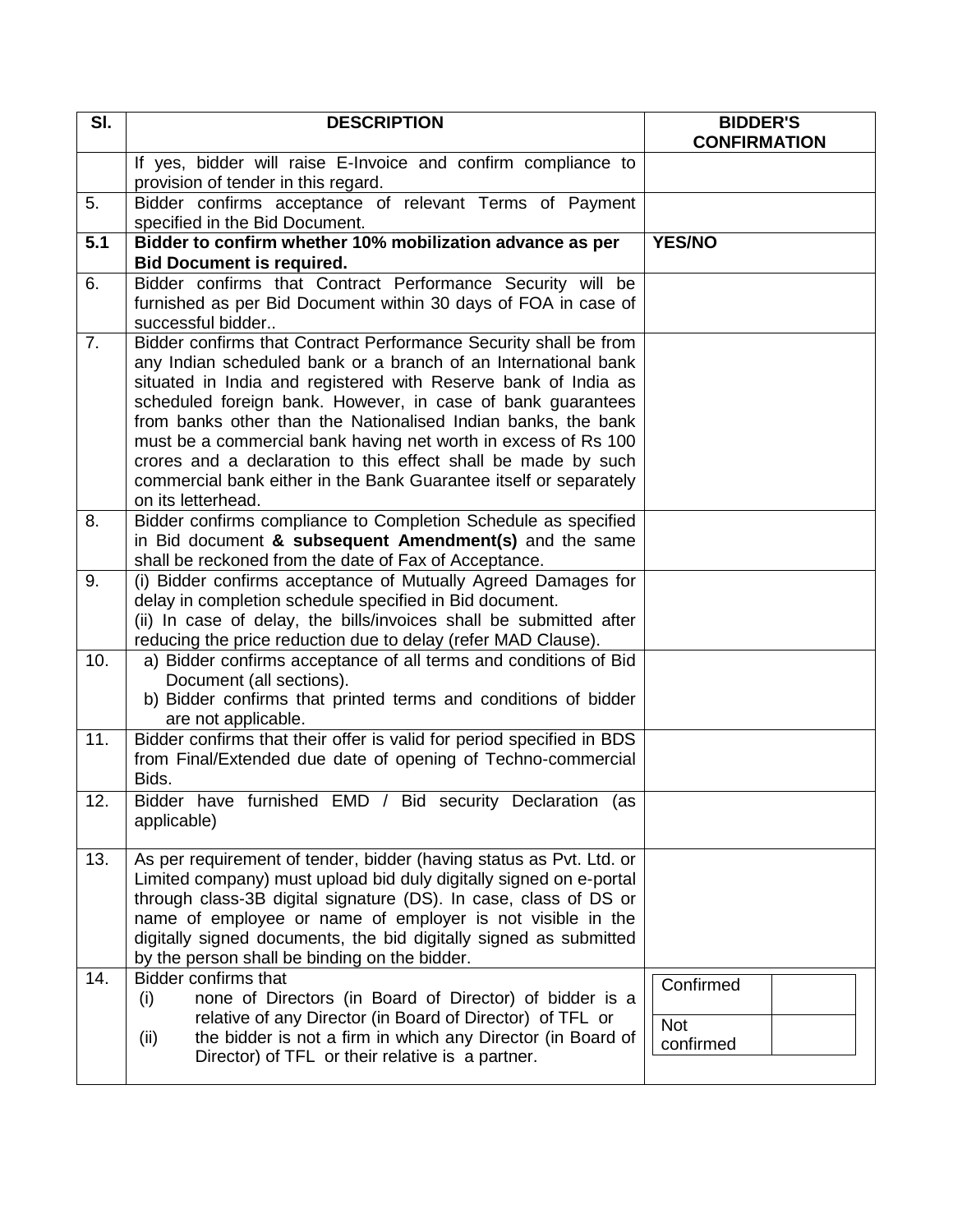| SI. | <b>DESCRIPTION</b>                                                                                                                                                                                                                                                                                                                                                                                                                                                                                                                                                                                                                                                                                                                                                                                                                                                                                                                                                                                                                                                                                                                                                                                                                                                                | <b>BIDDER'S</b><br><b>CONFIRMATION</b> |
|-----|-----------------------------------------------------------------------------------------------------------------------------------------------------------------------------------------------------------------------------------------------------------------------------------------------------------------------------------------------------------------------------------------------------------------------------------------------------------------------------------------------------------------------------------------------------------------------------------------------------------------------------------------------------------------------------------------------------------------------------------------------------------------------------------------------------------------------------------------------------------------------------------------------------------------------------------------------------------------------------------------------------------------------------------------------------------------------------------------------------------------------------------------------------------------------------------------------------------------------------------------------------------------------------------|----------------------------------------|
| 15. | All correspondence must be in ENGLISH language only                                                                                                                                                                                                                                                                                                                                                                                                                                                                                                                                                                                                                                                                                                                                                                                                                                                                                                                                                                                                                                                                                                                                                                                                                               |                                        |
| 16. | Bidder confirms the contents of this Tender Document have not<br>been modified or altered by them. In case, it is found that the<br>tender document has been modified / altered by the bidder, the<br>bid submitted by them shall be liable for rejection.                                                                                                                                                                                                                                                                                                                                                                                                                                                                                                                                                                                                                                                                                                                                                                                                                                                                                                                                                                                                                        |                                        |
| 17. | Bidder confirms that all Bank charges associated with Bidder's<br>Bank regarding release of payment etc. shall be borne by Bidder.                                                                                                                                                                                                                                                                                                                                                                                                                                                                                                                                                                                                                                                                                                                                                                                                                                                                                                                                                                                                                                                                                                                                                |                                        |
| 18. | No Deviation Confirmation:<br>It may be note that any 'deviation / exception' in any form may<br>result in rejection of Bid. Therefore, Bidder confirms that they have<br>not taken any 'exception / deviation' anywhere in the Bid. In case<br>any 'deviation / exception' is mentioned or noticed, Bidder's Bid<br>may be rejected.                                                                                                                                                                                                                                                                                                                                                                                                                                                                                                                                                                                                                                                                                                                                                                                                                                                                                                                                             |                                        |
| 19. | If Bidder becomes a successful Bidder pursuant to the provisions<br>of the Tender Document, the following Confirmation shall be<br>automatically become enforceable:                                                                                                                                                                                                                                                                                                                                                                                                                                                                                                                                                                                                                                                                                                                                                                                                                                                                                                                                                                                                                                                                                                              |                                        |
|     | "We agree and acknowledge that the Employer is entering into<br>the Contract/Agreement solely on its own behalf and not on behalf<br>of any other person or entity. In particular, it is expressly<br>understood & agreed that the Government of India is not a party<br>to the Contract/Agreement and has no liabilities, obligations or<br>rights thereunder. It is expressly understood and agreed that the<br>Purchaser is authorized to enter into Contract/Agreement, solely<br>on its own behalf under the applicable laws of India. We expressly<br>agree, acknowledge and understand that the Purchaser is not an<br>agent, representative or delegate of the Government of India. It is<br>further understood and agreed that the Government of India is not<br>and shall not be liable for any acts, omissions, commissions,<br>breaches or other wrongs arising out of the Agreement.<br>Accordingly, we hereby expressly waive, release and forego any<br>and all actions or claims, including cross claims, VIP claims or<br>counter claims against the Government of India arising out of the<br>Agreement and covenants not to sue to Government of India as to<br>any manner, claim, cause of action or things whatsoever arising<br>of or under the Agreement." |                                        |
| 20. | Bidder to ensure all documents as per tender including clause 11<br>of Section III of tender and all Formats are included in their bid.                                                                                                                                                                                                                                                                                                                                                                                                                                                                                                                                                                                                                                                                                                                                                                                                                                                                                                                                                                                                                                                                                                                                           |                                        |
| 21. | Bidder understands that Tender Document is not exhaustive. In<br>case any activity though specifically not covered in description of<br>'Schedule of Rates' but is required to complete the work as per<br>Scope of Work, Conditions of Contract, or any other part of<br>Bidding document, the quoted rates will deemed to be inclusive of<br>cost incurred for such activities unless otherwise specifically<br>excluded. Bidder confirms to perform for fulfilment of the contract<br>and completeness of the supplies in all respect within the<br>scheduled time frame and quoted price.                                                                                                                                                                                                                                                                                                                                                                                                                                                                                                                                                                                                                                                                                     |                                        |